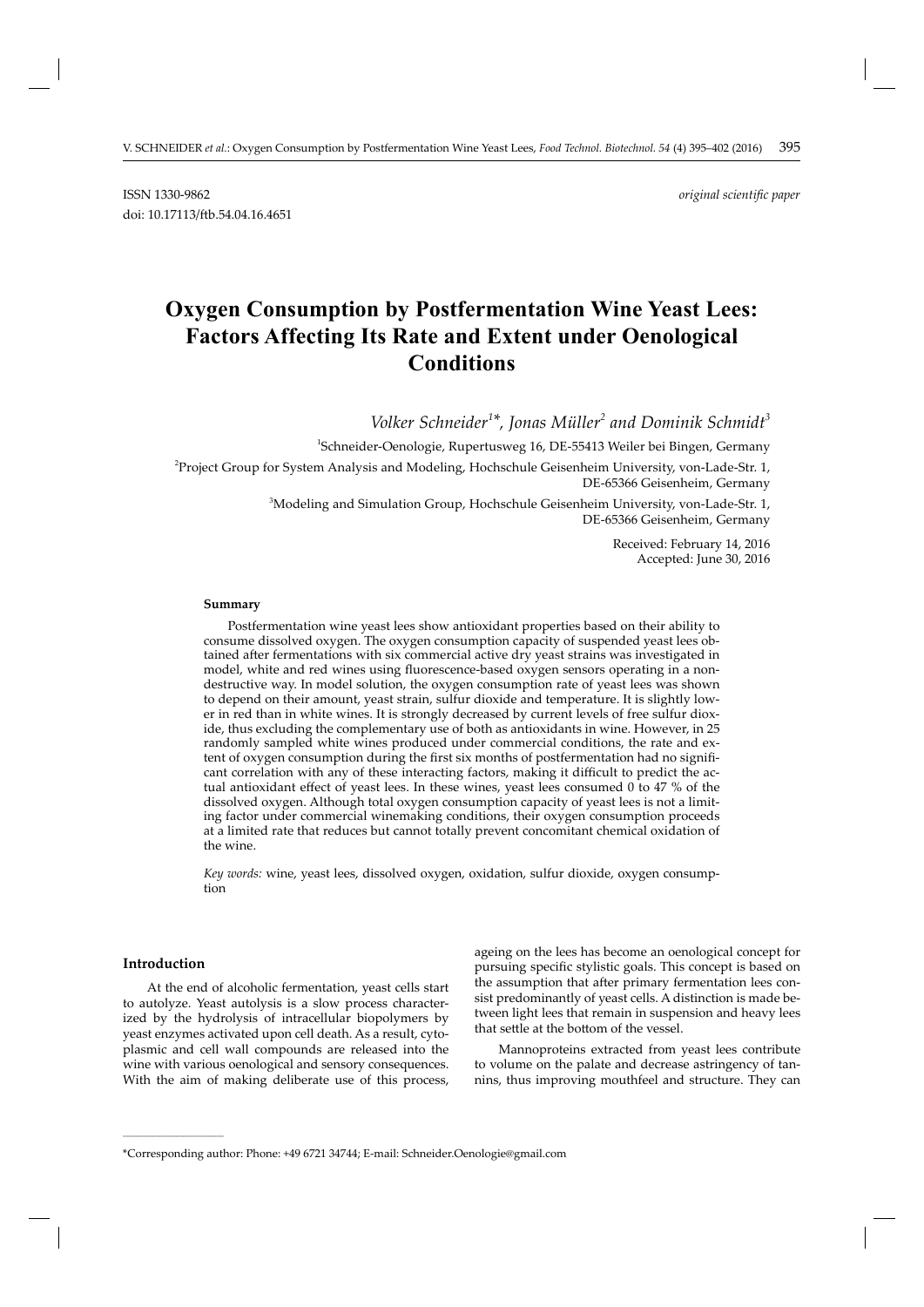also contribute to protein and bitartrate stability. Esters, nucleotides, peptides and amino acids released from postfermentation yeast lees provide flavour precursors and enhance flavour complexity (1,2). Some of these amino com pounds such as glutathione and cysteine can assist in protection from oxidation (*3*). The yeast cells themselves absorb dissolved oxygen (DO), withdrawing it from oxidation reactions (*4*). However, when yeast lees are left too long and compacted at the bottom of the ageing vessel under anaerobic conditions, they can start to produce volatile sulfur compounds that negatively affect flavour (5). The accumulation of yeast compounds in the wine is interrupted by removal of yeast by filtration, while maintaining yeast in suspension by stirring lees accelerates their release.

In its traditional format, ageing on the lees is carried out on white wines stored in barrels over several months to more than a year. During this period, lees left after fermentation are prevented from settling by periodic stirring referred to as bâtonnage, or by rolling the barrels. Bâtonnage as traditionally practiced stimulates the decrease of free sulfur dioxide and the uptake of atmospheric oxygen due to the removal of the bung and the process of stirring. Yet bâtonnage is not inherently oxidative since oxidation is buffered by the absorption of DO by yeast (4) and the release of reducing amino acids (*3*). Stirring regime, the amount of yeast, and  $SO<sub>2</sub>$  management determine whether ageing on the lees is more reductive or oxidative process (*6*).

The DO uptake rate of yeast during ageing on yeast lees was quantified at 0.003 to 0.011 mg/(L·h) per  $10^9$  of yeast cells from the second to the sixth month of ageing at 14 °C (*4*). The initial DO consumption rates and their gradual and irregular decay during wine ageing were strongly dependent on yeast strains, with 11 to 100 % of the initial DO consumption rate left after four months of ageing (*4*). In later works, oxygen consumption by non- -viable yeasts was ascribed to a largely non-respiratory pathway using the oxygen for oxidation of membrane lipids (*7,8*) and ergosterol (*9*) leading to the production of lipid peroxides and unknown end products, confirming earlier findings on brewer's yeast (10). These reactions are NADPH-dependent (11) and discontinued after pasteurization (*4*). When oxygen is added in excess during alcoholic fermentation, the reactivity of yeast lees towards oxygen decreases due to oxygen-dependent sterol degradation (*12*). Respiration was shown to be only involved in oxygen uptake by yeast lees during the first three weeks post fermentation (*4*) since 99 % of yeast cells die within two weeks after fermentation (13). Contrary to these studies, earlier works have shown that during oxygenation of submerged cultures of postfermentation *S. cerevisiae* cells, oxygen is also used for the formation of acetaldehyde by yeast-bound ethanol dehydrogenase activity (*14–17*). Furthermore, an increase of acetaldehyde concentration was observed when unfiltered white table wines were submitted to inadvertent oxygen uptake during racking and storage, requiring ultimately higher  $SO<sub>2</sub>$  additions to bind it (*18*).

Although most of these investigations were carried out against the background of barrel ageing, the ability of postfermentation yeast lees to consume DO suggests that they can act as a reducing agent in a more general way. Their consumption of DO picked up during storage and winery operations would protect wine constituents against chemical oxidation. Historical evidence confirms that yeast lees delay the browning of white wines exposed to atmospheric oxygen in the absence of free sulfur dioxide. Thus, the aim of this study is to provide extensive data on the rate and extent to which DO present in wine is consumed by variable amounts of suspended yeast lees as compared to filtered wines, the effect of some technical parameters on the rate of this reaction, its significance under practical winemaking conditions, the possible formation of acetaldehyde as a secondary product, and the feasibility of nephelometric turbidity measurements for evaluating levels of suspended yeast cells in wines.

# **Materials and Methods**

#### *Assessment of yeast biomass and cell number*

Suspended yeast lees were quantified by nephelometric turbidity measurements using a Hach 2100Q turbidimeter (Loveland, CO, USA) calibrated with primary formazin standards and expressed in nephelometric turbidity units (NTU). Nephelometric turbidity measurements of serial dilutions in model solution of yeast suspensions obtained after fermentation of a filtered grape juice yielded a correlation curve that showed linearity below 40 NTU with R=0.9995. Consequently, all sample measurements were carried out after dilution with model solution to less than 40 NTU in order to measure in the linear range. The turbidity of the original sample was then computed from the dilution factor. In a second step, the yeast suspensions were used for cell counting in a Fuchs-Rosenthal haemocytometer (Carl Roth, Karlsruhe, Germany) after appropriate dilution from 10 to 40 NTU. The cell count of 40 unit squares on each of eight drops was made and the mean number of cells per mL was calculated. Yeast cell numbers of serial dilutions were correlated with NTU readings. The correlation yielded  $6.3 \cdot 10^4$ cells per mL per 1 NTU. It provided the basis for converting yeast concentrations reported in NTU in this work.

## *Wines and yeasts*

Oxygen consumption by yeast cells was studied in model solution and in the wines they originated from. Wines and yeast lees were obtained from local wineries. Vinification was carried out using standard procedures with the exception that juice was clarified to less than 20 NTU of residual turbidity using pectolytic enzymes, followed by the addition of  $2$  g/L of bentonite three to five hours later, sedimentation, flotation or filtration. Under these conditions of highly clarified grape juices, solids of the resulting wines consisted predominantly (>98 %) of yeast cells. After clarification, the different juices containing 200 to 220 g/L of initial sugar were inoculated with 20 g/hL of commercially available active dry yeast strains. Fermentations and further storage between 8 and 15 °C took place in stainless steel tanks. No oxygen was added during fermentation. Yeast strains used for inoculation and further investigation were Lalvin CY 3079 (Lalle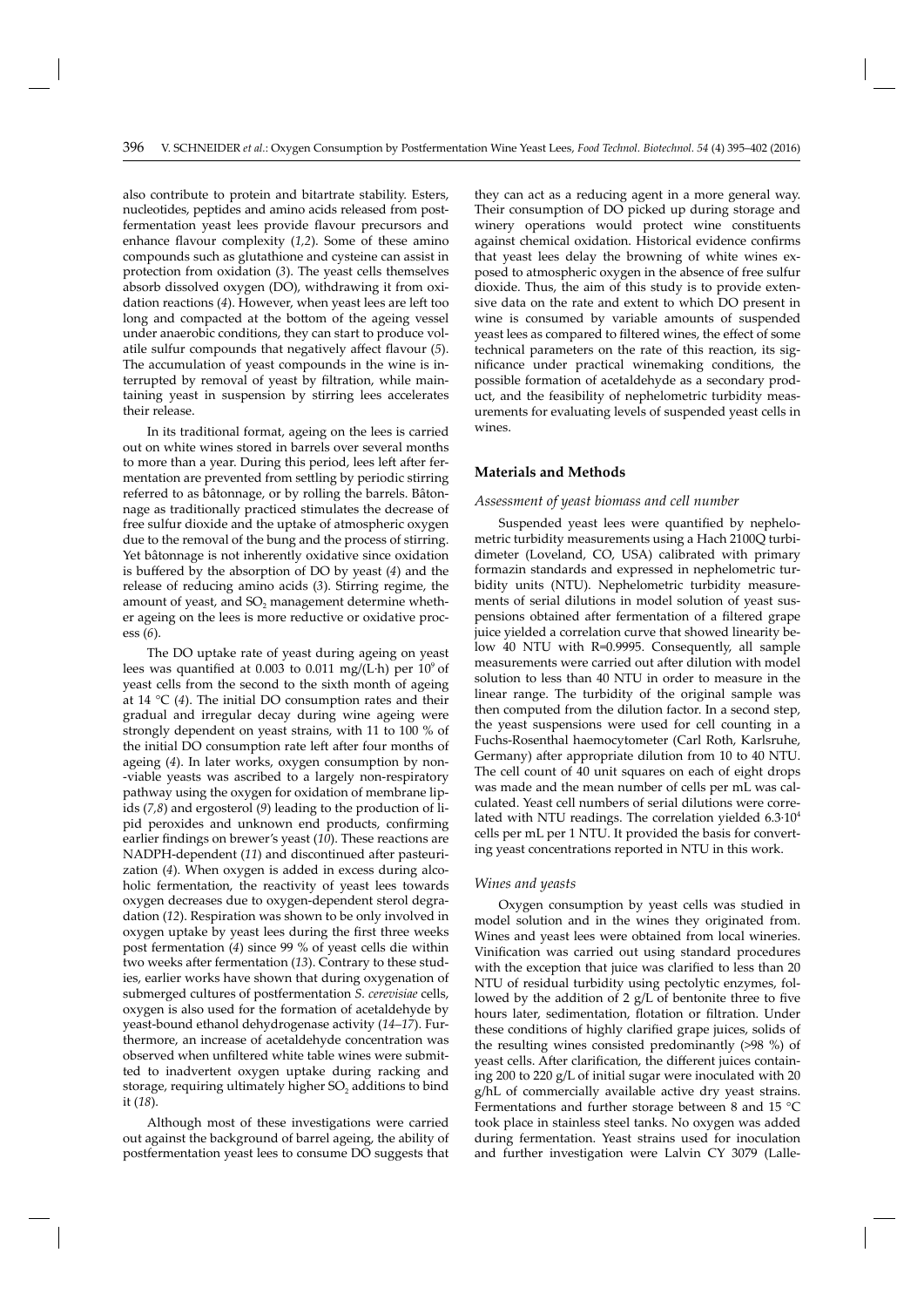mand, Montreal, Canada), Lalvin EC 1118 (Lallemand), Lalvin RC 212 (Lallemand), Fermicru VB 1 (Oenobrands, Montpellier, France), Collection Cépage Sauvignon (Oenobrands), and SIHA Riesling Yeast (Eaton, Langenlonsheim, Germany).

#### *Dissolved oxygen consumption trials*

The model solution contained 13 % (by volume) of alcohol in distilled water. After addition of  $8 \text{ g/L}$  of tartaric acid, pH was adjusted to 3.5 using 10 % NaOH.

For monitoring dissolved oxygen (DO) consumption of yeast in model solution, yeast was harvested from young white wines after fermentation to dryness  $\langle 2 \text{ g/L} \rangle$ of sugar) and before the onset of malolactic fermentation  $\left($  <0.2 g/L of lactic acid). Wine aliquots of 750 mL were sampled into nitrogen-purged bottles and centrifuged (4 min, 3000×*g*). The obtained yeast slurry was washed and diluted in the model solution to desired concentrations as determined by measuring the nephelometric turbidity of the suspensions. Oxygen consumption measurements started immediately after dilution since yeast storage in aqueous solutions has been shown to result in increased values due to physiological changes of the cells (*10*).

For monitoring DO consumption of yeast in unfiltered wines, samples of 750 mL were taken from storage tanks at different time points and split into two aliquots. One aliquot was used for DO consumption measurement without further treatment. The other aliquot was clarified by centrifugation and filtration through a 0.6-μm membrane (model 11305; Sartorius, Göttingen, Germany) to serve as a yeast-deprived reference in DO consumption measurements. For evaluation of the effect of the wine matrix on DO consumption by yeast, sterile-filtered wines were supplemented with yeast slurry to desired concentrations.

# *Monitoring oxygen consumption kinetics*

Dissolved oxygen was determined by a non-invasive method of luminescence quenching using a Fibox 3 Trace single channel fibre optic oxygen meter coupled with PSt3 luminescent oxygen sensors (PreSens Precision Sensing GmbH, Regensburg, Germany). The Fibox 3 probe measures the luminescence decay time of the luminophore sensor spots mounted inside a vessel of clear glass. The luminophore sensor is excited with a sinusoidal intensity-modulated monochromatic light delivered by the optical fibre. Its decay time causes a time delay in the light signal emitted by the luminophore. The decay time decreases in the presence of oxygen. Thus, the excitation of the sensor generates a response proportional to the amount of DO around the sensor.

The oxygen-sensitive mini sensor spots were glued with silicone at centre positions onto the inner wall of flasks of 100 mL, allowing them to be in contact with the liquid. Then, the flasks were filled to the rim with model solution or wine previously supplied with atmospheric oxygen to near a saturation concentration (approx. 7 mg/L) by intense shaking. Subsequently, the flasks were sealed with screw caps fitted with a plastic cone liner ensuring the exclusion of any air bubbles at the interface between the liquid and internal cap. Supplementary sample

treatment and storage conditions are specified in the Results section. DO readings of the liquids were obtained without opening the flasks, pointing the light-transferring optical fibre at the sensor spots through the glass. Measurements were performed with a recording rate of one reading point per three seconds. Readings were taken as valid when the standard deviation was  $\leq 2$  %, after which the mean was calculated. DO measurement range was 0 to 22 mg/L with a detection limit of 0.015 mg/L. Manual calibration was applied using the batch calibration data obtained from the manufacturer.

Recurrent shaking of the closed flasks prevented sedimentation of the lees, thus mimicking more real storage conditions. DO readings were performed periodically until it was mostly depleted  $≤0.2$  mg/L), and DO data were plotted against time. According to the shape and equation of the obtained curves, interpretation of data was performed in two different ways: in model solutions, the curve linear slope provided the oxygen consumption rate (OCR) in mg/(L·h) of yeast directly. In real wines showing a linear curve shape, the OCR of the yeast was obtained by subtraction of the OCR of a filtered blank. In many wines, however, the change of OCR over time was best fitted with an exponential function regardless of the presence or absence of yeast. This allowed for calculating the percentage and the absolute amount of DO consumed by yeast. For that purpose, the measured DO data of both, the unfiltered aliquot and the filtered blank, were transferred *via* regression analyses into two mathematical functions and normalized both functions to the same zero point before integrating them over time. Dividing the integral of the unfiltered aliquot by the integral of the filtered blank provided the effect of DO consumed in percentage that could not be attributed to the yeast effect but to the chemical oxidation of the wine matrix. The remaining part corresponded to the yeast's effect on the overall decrease of DO expressed in percentage.

# *Total oxygen consumption capacity*

Total oxygen consumption capacity of yeast suspensions was measured in model solution under conditions of potential oxygen supply of up to 80 mg/L, using a standard manometric assay originally devised for assessment of biological oxygen demand of water (OxiTop®, WTW, Weilheim, Germany). Defined volumes of thoroughly washed yeast suspensions were transferred into 500-mL amber bottles tightly sealed with manometric pressure sensors. The bottles were then continuously stirred at 200 rpm and 20 °C on a 6-position magnetic stirrer platform to ensure constant oxygen supply from the headspace during the experiment. The decrease in the monitored pressure was related to oxygen consumption that, in turn, was plotted against time. A control set containing no yeast was used to correct for the oxygen uptake of the model solution matrix. Standard deviation of the measurement was ±10 % of the readings.

## *Chemical analyses*

Acetaldehyde, free sulfur dioxide, lactic acid and residual sugar were measured enzymatically using appropriate test kits (R-Biopharm AG, Darmstadt, Germany).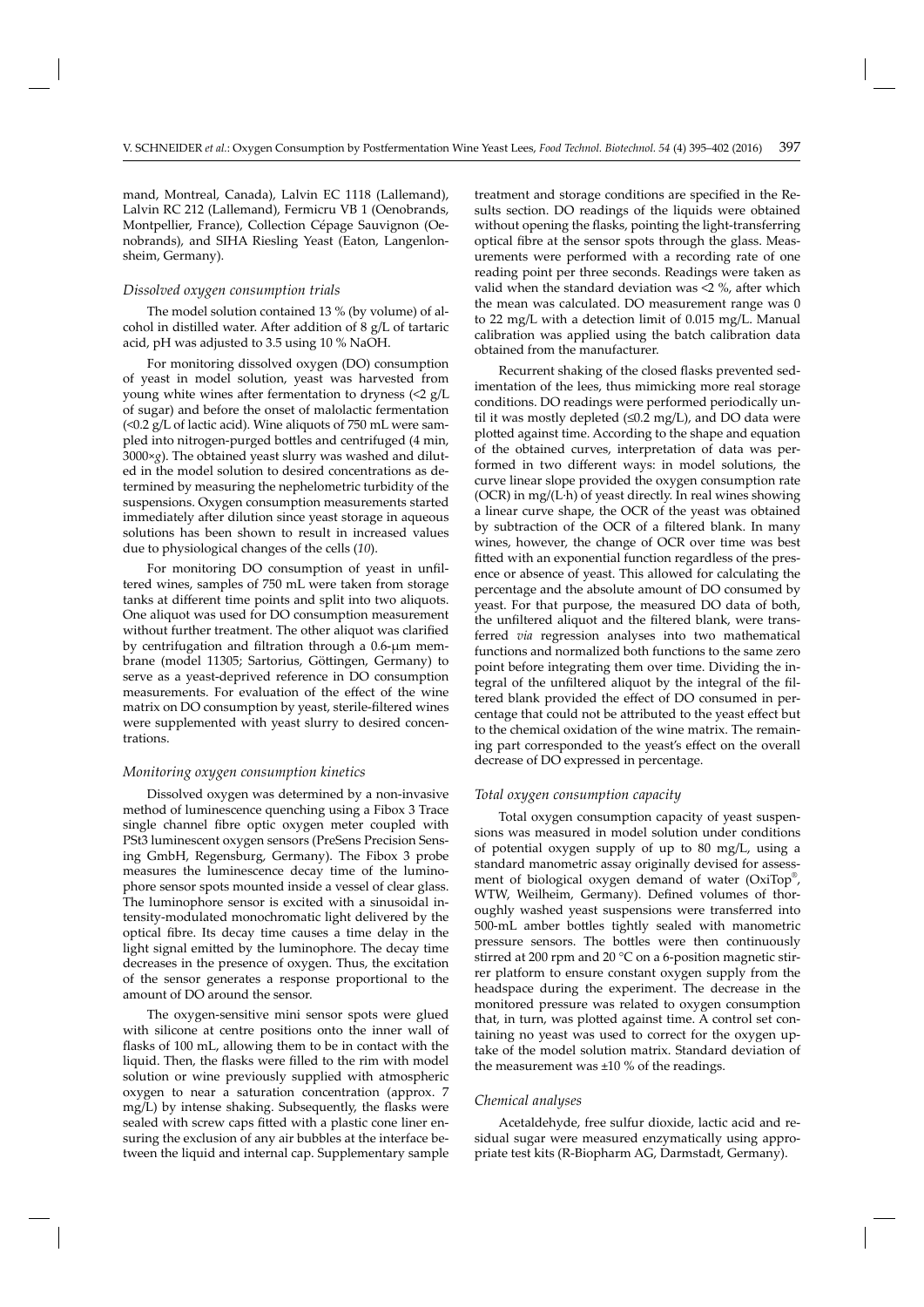#### *Statistical analyses*

All statistical analyses were performed using the R software v. 3.2.1 (19). Graphics were obtained using the 'ggplot2' package (*20*); linear and non-linear regression models were produced using the 'nls2' package (*21*).

# **Results**

#### *Eff ect of yeast concentration on OCR*

The model solution was chosen to study the effect of yeast concentration on its ability to consume DO. Thus, any interference from oxidizable wine constituents was circumvented. Yeast concentrations assayed were 5, 25, 50, 100, 200, 300, and 400 NTU. The oxygen consumption in each lot was almost constant during the tests, following a zero-order kinetics that allowed for expressing the OCR in mg/(L·h) of oxygen (Fig. 1).



Fig. 1. Oxygen consumption rate (OCR) of yeast strains in model solution at 20  $^{\circ}$ C as affected by yeast concentration. Yeasts were harvested and trialled one to three weeks after the end of alcoholic fermentation.  $γ(SO<sub>2</sub>)<sub>free</sub>=0$  mg/L; *N*=2; NTU=nephelometric turbidity units

Although all yeasts were harvested and trialled within one month after the end of alcoholic fermentation, there were remarkable differences in the OCR among yeast strains at given concentrations. However, these differences should be considered with caution since they might be impacted by matrix and technical variables as well as some residual, respiratory DO consumption. Reproducible consumption rates required a minimum of 50 NTU of yeast. Above that minimum level, OCR ranged from 0.27 to 2.09 mg/(L $\cdot$ h).

Interestingly, OCR does not always increase with increasing yeast concentrations in a proportional way, *i.e.*  the OCR per cell declines at higher cell densities. In these cases, when OCR is plotted against NTU, the slope of the obtained curve suggests a Michaelis-Menten type behaviour. This pattern has been observed by other authors (11) and is believed to be caused by a steric hindrance of oxygen diffusion at the particle level as a result of the physical presence of yeast cells, making DO diffusion within the liquid the rate-limiting step. However, since this behaviour could not be verified over the entire data set, a

linear model of regression analysis was used to test the effect of yeast concentration on the OCR. As expected, it could be confirmed that higher yeast concentrations lead to an increase of OCR (99.9 % confidence level). This general trend is valid for all yeast strains under consideration. Data below 50 NTU were neglected as the quantification limit did not allow reproducible measurements.

# *Eff ect of temperature on OCR*

Since the DO consumption of yeast cells is based on the oxidation of complex yeast membrane compounds, it is expected to depend also on temperature. The temperature effect on the yeast strains with concentrations adjusted to 200 NTU was evaluated in model solution at 20, 15 and 5 °C. The DO consumption followed a zero-order kinetics for each temperature (Table 1).

Table 1. Effect of temperature on the oxygen consumption rate (OCR) by different yeast strains in model solution at 20  $^{\circ}$ C

|                                           | Temperature/°C |                        |       |  |  |
|-------------------------------------------|----------------|------------------------|-------|--|--|
| Yeast strain                              | 5              | 15                     | 20    |  |  |
|                                           |                | $OCR/(mg/(L \cdot h))$ |       |  |  |
| Coll. Sauvignon                           | 0.030          | 0.469                  | 0.507 |  |  |
| CY 3079                                   | 0.029          | 0.041                  | 0.048 |  |  |
| EC 1118                                   | 0.136          | 0.193                  | 0.244 |  |  |
| Riesling-Yeast                            | 0.017          | 0.046                  | 0.099 |  |  |
| RC 212                                    | 0.573          | 0.614                  | 0.706 |  |  |
| Fermicru VB 1                             | 0.591          | 0.781                  | 0.833 |  |  |
| $\overline{\mathbf{x}}$                   | 0.278          | 0.357                  | 0.406 |  |  |
| $(\overline{x}/\overline{x})$ at 20 °C)/% | 68.5           | 87.9                   | 100   |  |  |

Yeasts were harvested two weeks after the end of alcoholic fermentation and adjusted to 200 NTU NTU=nephelometric turbidity units; *N*=2

Using a linear regression model to examine the effect of temperature and yeast strains on the OCR shows that temperature has a significant influence (99 % confidence level). This behaviour was found of each of the different yeast strains to a varying degree, with confidence levels for differences among yeast strains ranging from 90 to 99 %.

Under the conditions of cool wine storage, the OCR of yeast cells decreases markedly. This temperature effect is in agreement with the results of a classical study showing that DO consumption rates obey the Arrhenius equation when the relation of consumption rate to temperature is calculated as a kinetic constant (*22*). However, the oxygen consumption rate of filtered wines also proceeds at a lower rate when the temperature is decreased (*6*). Therefore, when yeast lees and oxidizable wine matrix compounds compete for DO in real wines, the yeast percentage contribution to total oxygen consumption is not necessarily affected by temperature.

## *Eff ect of free sulfur dioxide on OCR*

Since most wines are stored with variable concentrations of free sulfur dioxide after fermentation, another pertinent question was whether  $SO<sub>2</sub>$  additions would have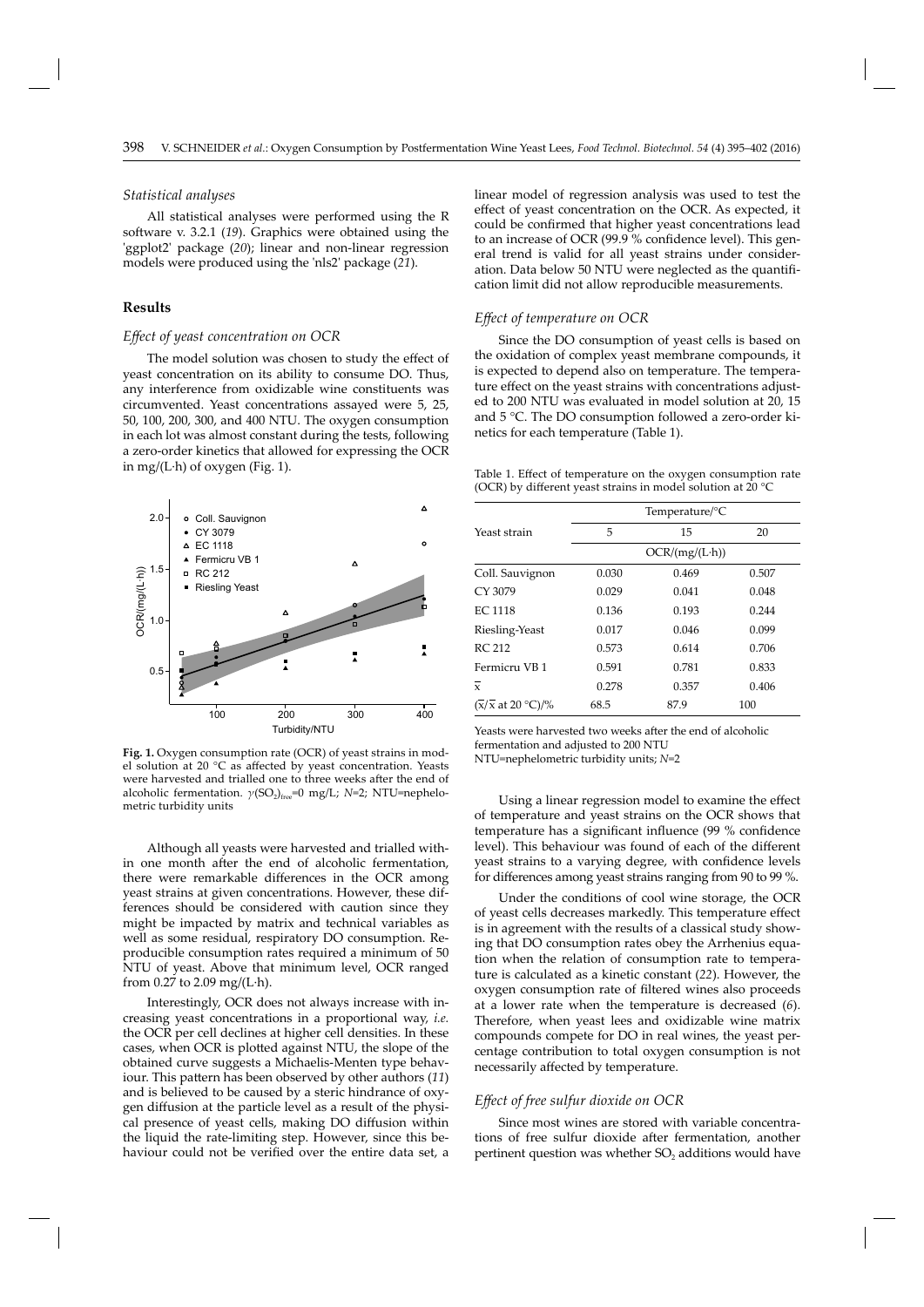any effect on the OCR of postfermentation yeast cells. OCR measurements of the six yeast strains suspended at 200 NTU in model solution spiked with increasing amounts of  $SO_2$  showed a strong suppressive effect of  $SO_2$ (Fig. 2). At an average wine pH=3.5, there is a critical limit around 20 mg/L of free  $SO_2$  above which the OCR of yeast becomes almost insufficient to have any practical effect. Depletion of DO by reactions with  $SO<sub>2</sub>$  during the course of the assay cannot explain this behaviour since it would increase the OCR when initial SO<sub>2</sub> concentrations increase. The reason why SO<sub>2</sub> strongly inhibits DO uptake by yeast remains unknown, but inhibition of unidentified enzymes by SO<sub>2</sub> might be a cause.



Fig. 2. Effect of free SO<sub>2</sub> on oxygen consumption rate (OCR) of yeast strains in model solution at 20 °C. Yeasts were harvested within two weeks after the end of the alcoholic fermentation and adjusted to 200 nephelometric turbidity units (NTU). Boxplots represent two repeated measurements of six different yeast strains

# *E ff ect of wine matrix on OCR*

The effect of the wine matrix (white *vs*. red wine) was investigated using three yeast strains (EC 1118, CY 3079 and Fermicru VB 1). Defined amounts of yeast harvested after alcoholic fermentation were added to a sterile filtered white wine and three different red wines (A, B and C) without any free sulfur dioxide. After one month of storage under anaerobic conditions, the wines were saturated with oxygen and the DO decrease was registered. It followed an almost linear pattern comparable to that of the model solution. To calculate the net OCR of the yeasts, the overall DO decrease was corrected for the chemical oxygen binding by the respective wines without added yeast, which served as a blank. Results are given in Table 2.

Again, the OCR is not enhanced by increasing yeast lees concentrations in a linear way, thus confirming the results obtained in model solution. Furthermore, for comparable yeast concentrations, OCR figures are of the order of those found in model solution (Fig. 1). However, there is a clear tendency towards a decrease of yeast OCR in red wines as compared to the white wine. Testing the hypothesis that red wine matrix results in a lower OCR than white wine matrix, paired *t*-tests were used for the three series of experiments. The hypotheses were confirmed for Table 2. Effect of wine matrix on the oxygen consumption rate (OCR) of suspended yeast in real wines at 20  $^{\circ}$ C as affected by yeast concentration

|                  |                | Turbidity/NTU          |      |      |      |      |      |
|------------------|----------------|------------------------|------|------|------|------|------|
| Yeast<br>strain  | Wine<br>sample | 50                     | 100  | 200  | 300  | 400  | CI.  |
|                  |                | $OCR/(mg/(L \cdot h))$ |      |      |      |      |      |
| EC 1118          | white wine     | 0.53                   | 0.86 | 1.21 | 1.48 | 1.94 |      |
|                  | red wine A     | 0.50                   | 0.73 | 1.14 | 1.46 | 1.62 | ×    |
| CY 3079          | white wine     | 0.65                   | 1.12 | 1.14 | 1.14 | 1.14 |      |
|                  | red wine B     | 0.47                   | 0.64 | 0.63 | 0.64 | 0.66 | ***  |
| Fermicru<br>VB 1 | white wine     | 0.14                   | 0.18 | 0.28 | 0.36 | 0.39 |      |
|                  | red wine C     | 0.10                   | 0.14 | 0.26 | 0.35 | 0.38 | $**$ |

Data corrected for chemical binding of dissolved oxygen by the wines. Yeasts were harvested one month after alcoholic fermentation and aged for another month in the respective assay wines before OCR measurements. C.L.=confidence level, NTU=nephelometric turbidity units. \*90 % C.L., \*\*95 % C.L. and \*\*\*99 % C.L.; *N*=2

EC 1118, CY 3079 and Fermicru VB 1 at a 90, 99 and 95 % confidence level, respectively.

This matrix effect has been explained by a partial adsorption of red wine polyphenols by yeasts. As a consequence, these phenols strongly interact with components of yeast cell membrane responsible for the oxygen consumption. It is assumed that they elicit a collapse of the cytoplasmic intermembrane space, which lowers the accessibility and reactivity of oxygen towards the sterols and unsaturated fatty acids of the cell membrane. Major losses of overall reactivity of oxygen occur during the first ten days of yeast contact with red wine polyphenols. These losses are irreversible and also observed after soluble polyphenols had been separated from the yeast cells (8,23). Contrary to these findings obtained on model solutions spiked with 3, 6 and 9 g/L of phenolic material extracted from red wine, the impact of red wine phenols on yeast OCR under more realistic conditions of standard red wines (approx. 2 g/L of total phenols) seems rather negligible.

#### *Total oxygen consumption capacity*

Three yeast strains (EC 1118, CY 3079 and Fermicru VB 1) suspended in model solution at a concentration of 300 NTU each were used to assess their total oxygen uptake capacity and consumption kinetics using the manometric method at 20  $^{\circ}$ C. As shown in Fig. 3, plotting oxygen uptake against time yielded concave-like curves displaying an almost linear increase of oxygen consumed at the beginning, followed by a transition to a steady state indicating depletion of the yeast oxygen uptake resources after 45 to 55 h and 40 to 60 mg/L of consumed DO. These results indicate that even minor concentrations of suspended yeast cells corresponding to approx. 50 NTU  $(3.15 \cdot 10^6 \text{ cells/mL})$  would suffice to consume one saturation concentration of DO. Under industrial winemaking conditions, total oxygen consumption capacity of yeast lees is not a limiting factor to protect wine against oxidation.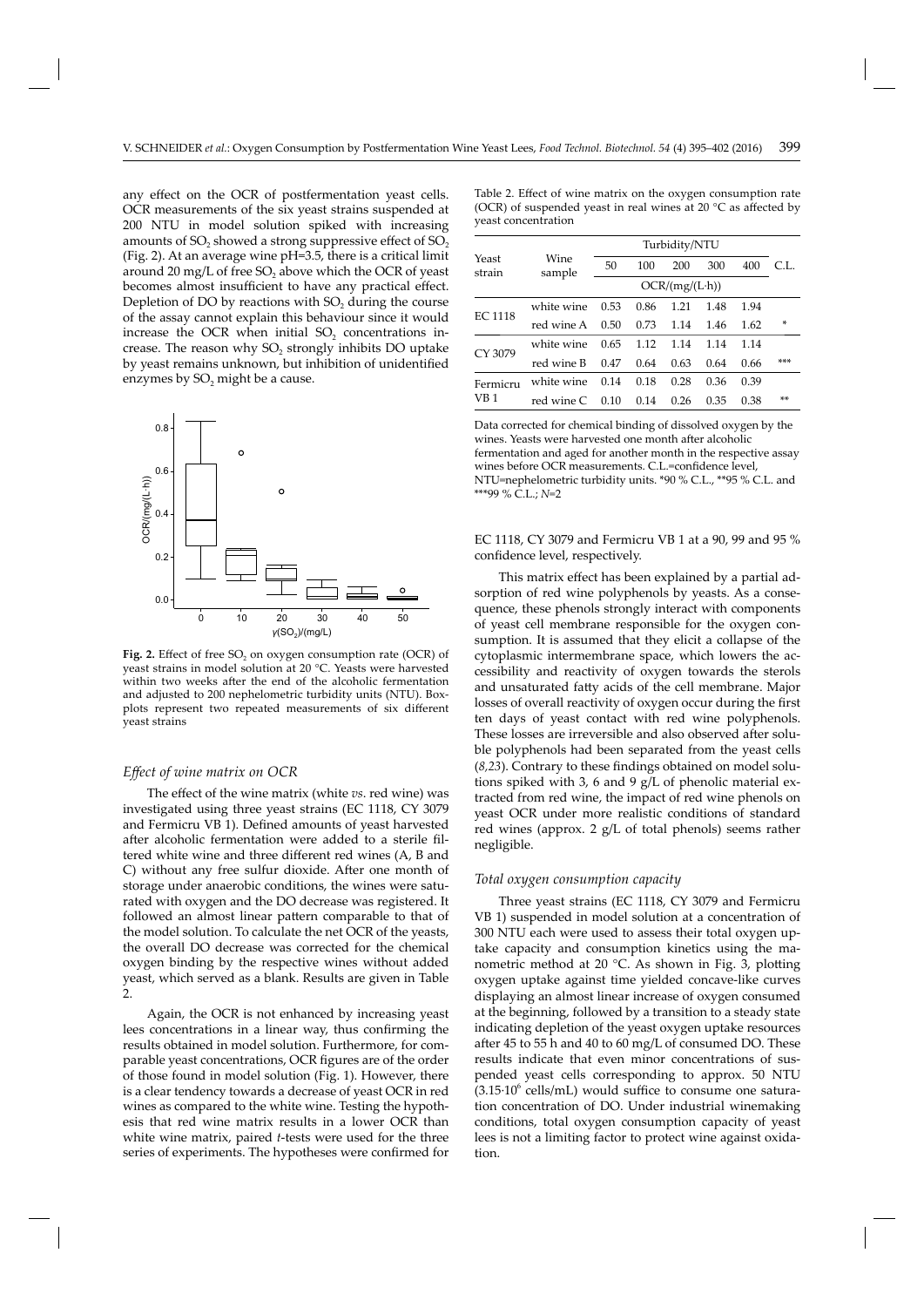

**Fig. 3.** Total oxygen consumption capacity and consumption kinetics shown through dissolved oxygen (DO) consumed by suspended yeast cells in model solution of 300 nephelometric turbidity units (NTU) one month after alcoholic fermentation. Error bars indicate the standard deviation of the measurement  $(10 \%)$ . Lines are based on second-degree polynomial fitting

# *Combined effects of lees concentration, age and free SO<sub>2</sub> in real wines*

In an unstructured assay, samples were obtained from 25 unfiltered white wines produced under commercial conditions and fermented with the yeast strains used in this study. The samples were split into two aliquots, one of them containing the original yeast and the other one was filtered to serve as a blank. After oxygen supply by aeration, the DO decrease in both aliquots at 20 °C was plotted against time. Yeast concentration in the wines ranged from 8 to 310 NTU, initial free sulfur dioxide from 0 to 57 mg/L, and the age of the wines from 2 to 26 weeks after alcoholic fermentation.

The DO decrease plots obtained were either close to linear or exponential functions depending on the individual wine. Both patterns have been reported by other authors (24,25). In most of the filtered wines, however, the plots took the form of a more or less convex curve fitting a negative exponential function. They correspond to a first--order reaction kinetics indicating a change of the OCR over time and representing the exclusive chemical binding of DO. In the unfiltered wines containing yeast, both DO consumption by the yeast and DO consumption due to chemical binding accumulated to a total, which still displayed an overall reaction order of close to one that could be represented best by an exponential equation. Fig. 4 gives an example. Under these conditions, no workable OCR values were obtained since they change throughout



**Fig. 4.** Exponential dissolved oxygen (DO) consumption in a white wine (43 mg/L of free  $SO<sub>2</sub>$ ) with suspended yeast (Fermicru VB 1, 50 NTU) and after filtration, 8 weeks postfermentation

the period of the test according to the instantaneous DO concentration (*10*). Instead, mathematical treatment of the equations of both curves as described in the Materials and Methods section provided the percentage and the absolute amount of DO consumed by yeast, with the remaining part corresponding to the DO consumed by chemical oxidation of the wine matrix.

DO consumed by yeast ranged from 0 to 47 % (data not shown). Trends of the large impact of the concentration of yeast and free  $SO<sub>2</sub>$  on DO consumption by yeast could be observed, confirming results obtained on model solution. However, using multivariate analyses, not one of the tested parameters (yeast strain, yeast concentration, wine, age and free SO<sub>2</sub> concentration) showed any significant influence on the DO consumption rate by yeast, expressed as the reaction rate coefficient of first order kinetics. The combination and interaction of the various parameters do not allow for a reliable prediction of yeast reactivity towards DO in a given wine.

#### *Synthesis of acetaldehyde*

Total acetaldehyde was measured after complete depletion of DO in the 25 wines referred to above. Differences in acetaldehyde concentration between the filtered and the unfiltered aliquots of each wine were not significant and did not exceed ±3 mg/L (data not shown). These results indicate that the consumption of up to 7.5 mg/L of DO by postfermentation yeast lees of the *S. cerevisiae* strains assayed in this study does not elicit any increase of acetaldehyde content. They suggest the absence of any respiratory metabolism, thus supporting earlier findings (*7–10*) that DO is mainly consumed by lipid oxidation. On the other hand, since yeast viability may vary considerably in practice, one cannot exclude that respiration contributes to DO consumption under different oenological conditions.

#### **Discussion**

The oxygen consumption capacity of postfermentation yeast cells has been known in both the wine and the beer industry for considerable time. However, it has been unclear how it is affected by oenological parameters, and how much DO is indeed consumed by yeast lees instead of reacting with intrinsic wine constituents by chemical binding, leading necessarily to wine oxidation.

Suspended wine yeast lees are able to consume up to several saturation concentrations of DO, with the exact extent depending primarily on their amount. Their DO consumption kinetics varies between a linear pattern and first-order kinetics. Despite their considerable total oxygen consumption capacity relying mainly on lipid oxidation (*7–10*), they are not able to consume all oxygen picked up by wine. Our results indicate a concomitant chemical oxygen binding by oxidizable wine constituents.

The rate at which yeast cells consume oxygen, reported as OCR, is an essential parameter for assessing the balance between the amounts of DO consumed by the yeast biomass and by the wine matrix, respectively. It can be assumed that the higher the OCR of the yeast lees, the less DO is available for the chemical oxidation of the wine. However, it is impossible to predict the extent to which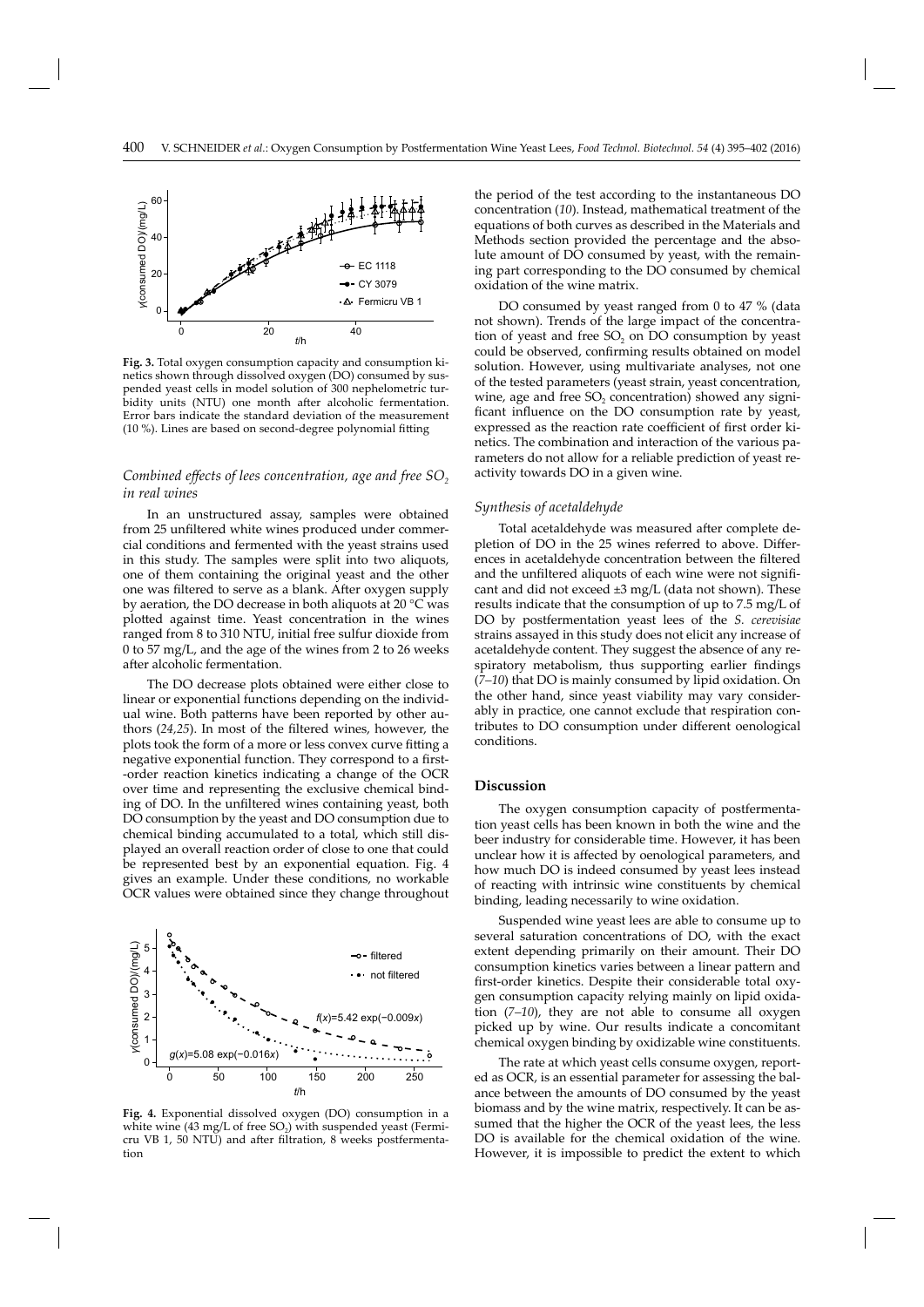yeast contributes to total DO consumption under commercial winemaking conditions for two reasons: first, the combinations and interactions of variable oenological parameters such as yeast strain, concentration, age, wine matrix and free  $SO_2$  make it difficult to forecast the rate at which DO is consumed by yeast as such; second, the rate of the chemical binding of DO to the wine phenolics is an unknown variable, thus rendering it impossible to deduce the percentage of DO consumed by yeast from its OCR.

It has been shown for the first time that sulfur dioxide strongly inhibits the reactions involved in oxygen consumption by yeast lees, with levels of more than 20 mg/L of free  $SO<sub>2</sub>$  at wine pH making it almost meaningless. Thus, the antioxidant effects of both yeast lees and sulfur dioxide cannot be used in a complementary way. In wines stored with relatively high concentrations of free  $SO<sub>2</sub>$ , the protection against oxidation by yeast lees is less beneficial than in wines with low sulfite concentrations. Since the antioxidant effect of yeast lees is most expressed when free  $SO<sub>2</sub>$  is low or absent, they are a valuable winemaking tool when wines without the added  $SO<sub>2</sub>$  are to be produced.

When wines are stored in stainless steel tanks, inadvertent exposure to atmospheric oxygen occurs during winery operations such as pumping, centrifugation, filtration, fining, cold stabilization and bulk wine transportation. Under these conditions, the magnitude of oxygen uptake is highly variable and ranging from 0.1 to 3 mg/L in each one of these operations (*26–29*). Storage under headspace may provide further amounts of oxygen. Therefore, delayed filtration has been proposed to make use of the oxygen uptake by yeast lees and mitigate the detrimental effect of uncontrolled oxygen uptake by oxygen-sensitive, fruity white wines (*30*). However, the antioxidant property of yeast lees is largely diminished by the presence of free SO<sub>2</sub>.

When wines are stored in standard barrels of 225 L, the amount of oxygen they receive varies between 10 and 45 mg/L per year with an average of 20 mg/L per year, decreasing with the age of the barrels (*31,32*). Assuming an average oxygen uptake of 0.05 mg/L per day in the barrel, a yeast OCR of 0.002 mg/(L·h) would be required to remove that oxygen at the rate it dissolves in the wine if yeast cells were the only oxygen receptor. However, a simultaneous and variable chemical binding of oxygen is unavoidable. It increases with increasing concentrations of free  $SO_2$  and lowers the reductive effect exerted by yeast lees. As a practical consequence, traditional white wine ageing under semi-oxidative conditions in barrels is carried out with low concentrations of free  $SO<sub>2</sub>$  and high amounts of yeast lees periodically resuspended by stirring. The redox behaviour during traditional barrel ageing does not apply to fruity white wines usually stored in tanks with higher concentrations of free  $SO<sub>2</sub>$ .

Continuous oxygen supply comparable to barrel ageing also takes place when red wines are submitted to micro-oxygenation in tanks. Yeast lees compete for oxygen with red wine phenols and hinder the wine ageing process (8). This finding explains why young red wines withstand more oxygen uptake than aged ones after clarification. However, these relationships are further complicated by a partial adsorption of polyphenols on yeast cell membranes, which lowers the overall reactivity of both yeast

and polyphenols towards oxygen (*23*). Our results indicate that a typical yeast concentration of 100 NTU in young red wines is able to consume DO at a rate of 0.1 to  $1$  mg/(L·h) during the first month after primary fermentation (Table 2). Thereby, they were only slightly less effective than in white wines where they consumed up to 47 % of total DO. These findings indicate that yeast lees can consume a substantial amount of DO provided during micro-oxygenation and withdraw it from reactions with red wine phenols as intended by this treatment.

The quantification of yeast biomass is essential for properly working with yeast lees. Suspended yeast cells cause turbidity that varies as some function of the number of yeast cells per volume unit. In contrast to cell counting, turbidity measurement is an easily manageable procedure implemented in many wineries. However, despite its feasibility for evaluating yeast concentrations in beer (33) or after fermentation of filtered grape juices, it has some limitations when applied to real wines. It is not feasible after malolactic fermentation or in wines obtained from poorly clarified juices due to sources of turbidity other than yeast. For white wines, a stringent juice clarification using pectolytic enzymes is considered a major factor determining wine quality. A residual juice turbidity of between 50 and 100 NTU has been recommended (*34,35*). This residual turbidity consists predominantly of fruit tissue particles tending to settle by the end of primary fermentation. Under these conditions, the use of nephelometric turbidimeters may allow for an assessment of suspended yeast cell density in white wines. However, proper calibration procedures must account for the non- -linearity of the calibration curve and for different measuring principles (*36,37*).

# **Conclusions**

The novel concept of monitoring DO consumption in wine containing yeast lees in comparison with that of a filtered aliquot used as a blank allowed to differentiate precisely between the amounts of DO consumed by yeast cells and by the wine matrix, respectively. Postfermentation yeast cells significantly accelerate the DO consumption rate in white and red wines by consuming variable amounts of DO. Thereby, they protect the wine against reactions of chemical oxidation to a certain extent without producing acetaldehyde. The rate and extent of this oxygen consumption depend on the amount of suspended yeast lees, free sulfur dioxide, wine matrix, temperature, age and yeast strain. The various combinations and interactions of these parameters do not allow for predicting the DO consumption and the antioxidant effect of yeast lees under commercial winemaking conditions. At best, it can be stated that this effect increases with increasing concentrations of suspended yeast cells, although not always in a linear way. On the other hand, the level of free sulfur dioxide is of major importance, decreasing drastically the oxygen consumption rate of yeast lees and their ability to protect wine against oxidation. Thus, sulfur dioxide and yeast lees do not act as antioxidants in a complementary way. The use of yeast lees to prevent oxidation is most efficient in wines with low or no free sulfites. Their presence during micro-oxygenation of red wines is able to quench a substantial percentage of the added oxygen and requires more consideration.